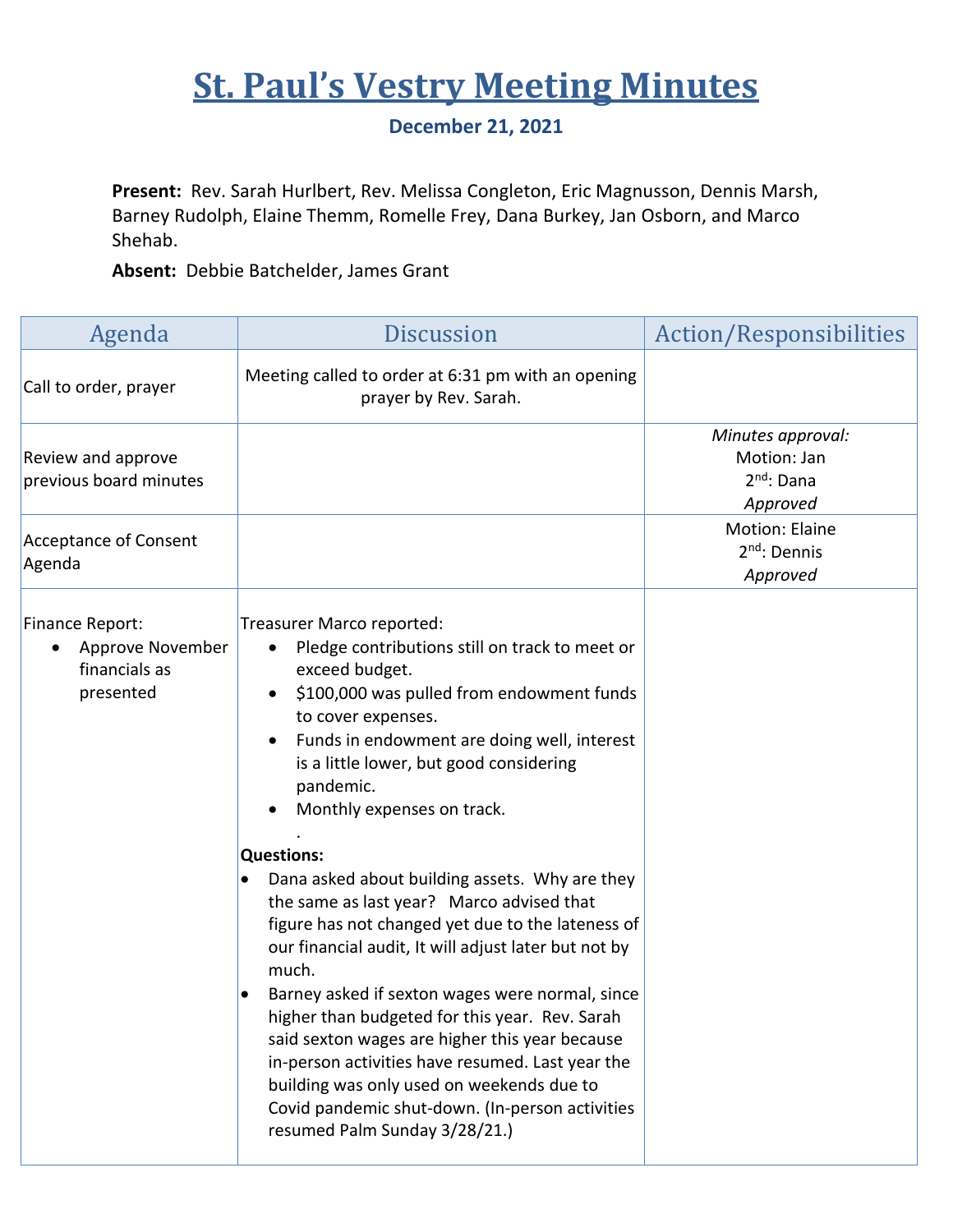| Agenda               | <b>Discussion</b>                                                                                                                                                                                                                                                                                                                                                                                                                                                                                                                                                                                                                        | <b>Action/Responsibilities</b>                                                                                                                                                                                                                                       |
|----------------------|------------------------------------------------------------------------------------------------------------------------------------------------------------------------------------------------------------------------------------------------------------------------------------------------------------------------------------------------------------------------------------------------------------------------------------------------------------------------------------------------------------------------------------------------------------------------------------------------------------------------------------------|----------------------------------------------------------------------------------------------------------------------------------------------------------------------------------------------------------------------------------------------------------------------|
|                      | The question was asked as to why there are two<br>"Rector's Discretionary Funds?" Marco said one<br>is for the debit/MC account and one is for the<br>checking account. However, more research is<br>needed. The church accounting software that<br>we use is outdated and not user friendly. He<br>would like to get a better system so charges can<br>be accounted for more accurately and<br>easily.(E.g. It's not easy to accurately allocate<br>charges on the church credit card for the<br>different funds they should be expensed to.) He<br>is going to research this question further and get<br>an answer to the Vestry soon. | <b>Action:</b><br>1. It was decided to postpone the<br>approval of the November<br><b>Finance reports until Marco</b><br>gets clarification of the<br>Discretionary fund issue.<br>2. Marco is going to research<br>different church accounting<br>software options. |
| Proposed 2022 Budget | Marco explained how the pledges for 2022 are<br>$\bullet$<br>determined.<br>We hope to not need a transfer of funds from                                                                                                                                                                                                                                                                                                                                                                                                                                                                                                                 |                                                                                                                                                                                                                                                                      |
|                      | the endowment in 2022 but it has been<br>budgeted (due to expenses for boiler project,<br>choir director, etc.)                                                                                                                                                                                                                                                                                                                                                                                                                                                                                                                          |                                                                                                                                                                                                                                                                      |
|                      | A discussion of the various expenses in the budget<br>followed                                                                                                                                                                                                                                                                                                                                                                                                                                                                                                                                                                           |                                                                                                                                                                                                                                                                      |
|                      | Q: What is the new "sabbatical expense line<br>item? A. If a rector takes a sabbatical, these<br>are expenses incurred by the church while<br>the rector is on the sabbatical, not to pay for<br>the rector's expenses to take one.<br>COLA (Cost of Living Allowance) raises for                                                                                                                                                                                                                                                                                                                                                        | Motion to accept proposed 2022<br>budget as amended: Elaine<br>$2^{nd}$ : Jan<br>Approved*<br>*Budget will be presented at the                                                                                                                                       |
|                      | staff: The Vestry decided to give a 6% raise<br>to staff for 2022. In addition, the H.R.<br>Committee will be giving performance<br>reviews/evaluations to all staff.<br><b>Q:</b> Where will the money for raises come<br>$\circ$                                                                                                                                                                                                                                                                                                                                                                                                       | parish annual meeting to be held<br>on Jan. 23, 2022                                                                                                                                                                                                                 |
|                      | from? A. Since a choir director has not been<br>hired yet, most likely when/if we get one, it<br>will not be until after the 1 <sup>st</sup> quarter, so that<br>will offset the additional expense.                                                                                                                                                                                                                                                                                                                                                                                                                                     | <b>Action:</b><br>H.R. Committee to give<br>performance reviews as soon as<br>possible in the new year.                                                                                                                                                              |